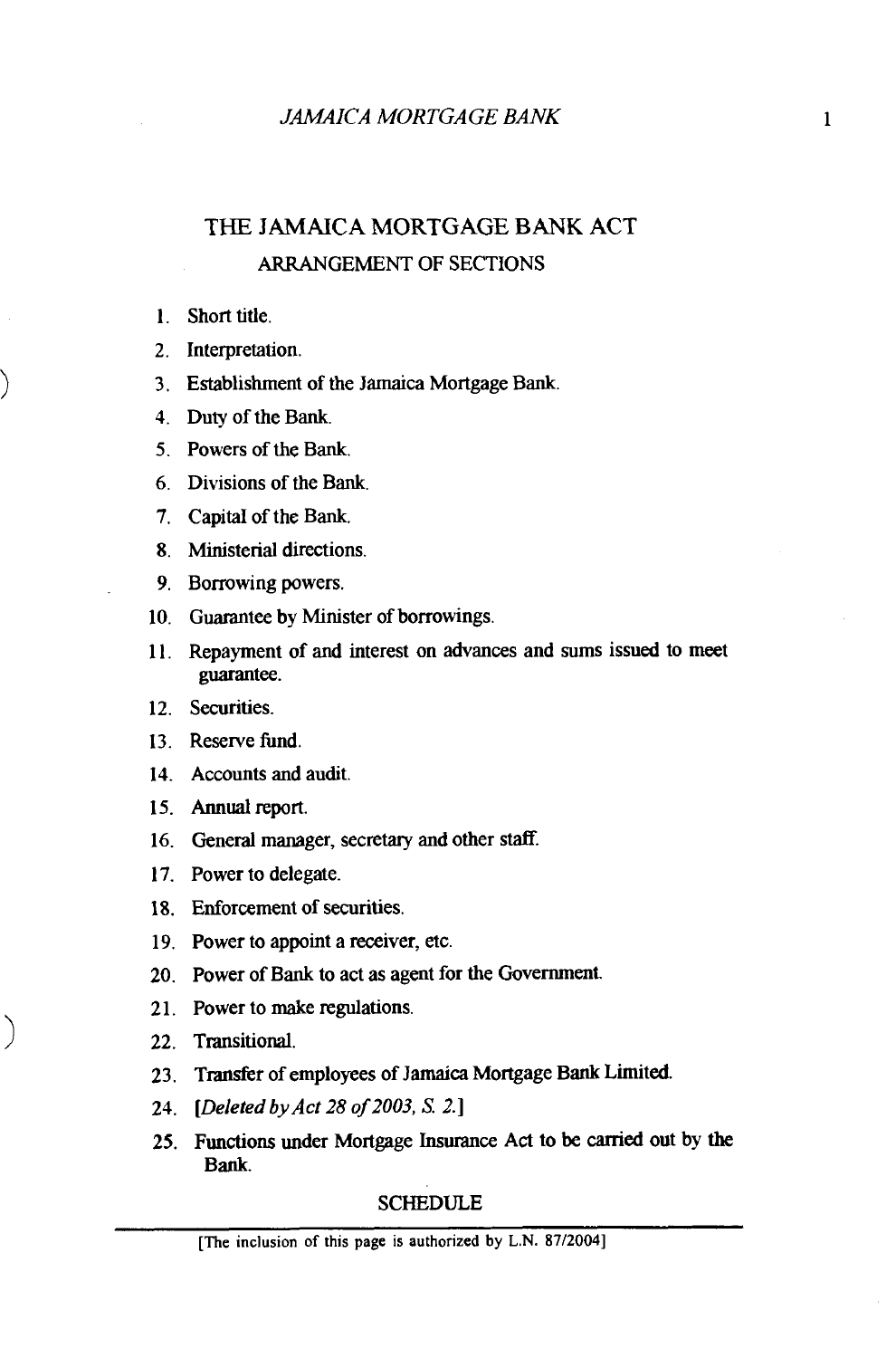## THE JAMAICA MORTGAGE BANK ACT **Acts**

**16 of 1973, 28 of 2003** 

[ $15th$  June,  $1973.$ ]

1. This Act may be cited as the Jamaica Mortgage Bank **Shorttitle.**  Act.

2. In this Act—

"the Bank" means the Jamaica Mortgage Bank established in accordance with this Act;

"the Board" means the Board of Divectors of the Bank constituted in accordance with this Act;

"the chairman" means the chairman of the Board;

"debenture" includes debenture stock;

"director" means a director of the Bank;

"financial year" means the period of twelve months beginning on the first day of January in any year:

Provided that the period beginning on the fifteenth day of June, 1973, and ending on the thirty-first day of December next following shall be deemed to be a financial year;

"functions" includes powers and duties;

"secretary" means the secretary of the Bank;

"share" includes stock;

"shareholder" means a shareholder of the Bank.

**3.**-(1) There shall be established a body to be called the Establish-Jamaica Mortgage Bank, which shall be a body corporate ment of the to which the provisions of section 28 of the Interpretation Mortgage Act, shall apply.

**[The inclusion of this page is authorized by L.N. 87120041** 

**Interpre-**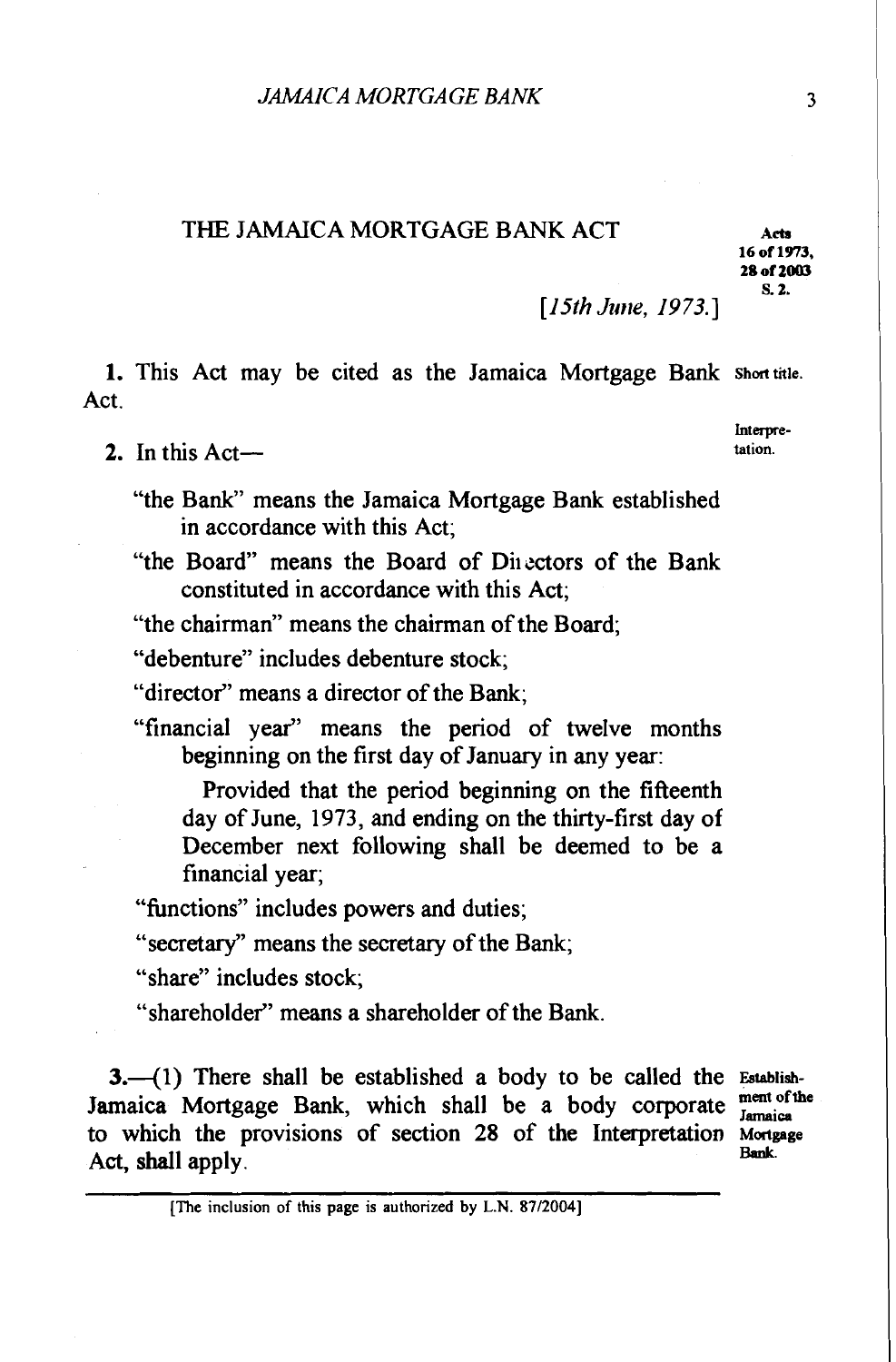## **4** *JMICA MORTGAGE BANK*

**Schedule.** *(2)* The provisions of the Schedule shall have effect with respect to the constitution and operation of the Bank and otherwise in relation thereto.

**Duty of** *4.-41)* Subject to the provisions of this Act, it shall be the duty of the Bank-

- *(a)* to foster the development of housing;
- *(b)* directly or indirectly to assist societies registered under the Co-operative Societies Act to develop co-operative housing; and
- (c) to develop an active mortgage market.
	- (2) The Bank shall in the performance of its duty-
- *(a)* have regard to the financial standing of every applicant and to the financial and economic merits of every scheme proposed;
- *(b)* take all such measures as may be necessary to ensure that any investment made, or financial assistance rendered, by the Bank is utilized for the purpose for which it is made or rendered.

(3) The Bank shall not make an investment in or otherwise transact business with an enterprise in which a director of the Bank is a partner, director or shareholder or is in any other way directly or indirectly interested, unless the transaction is unanimously approved by the other directors of the Bank.

(4) A director who is directly or indirectly interested in a contract made or proposed to be made by the Bank--

- *(a)* shall disclose the nature of his interest; and
- (b) shall not take part in any deliberation or decision of the Bank with respect to that contract.

**Powers of 5.-41)** Subject to the provisions of this Act, the Bank the Bank may, for the purpose of performing any of its functions under this Act, do anything and enter into any transaction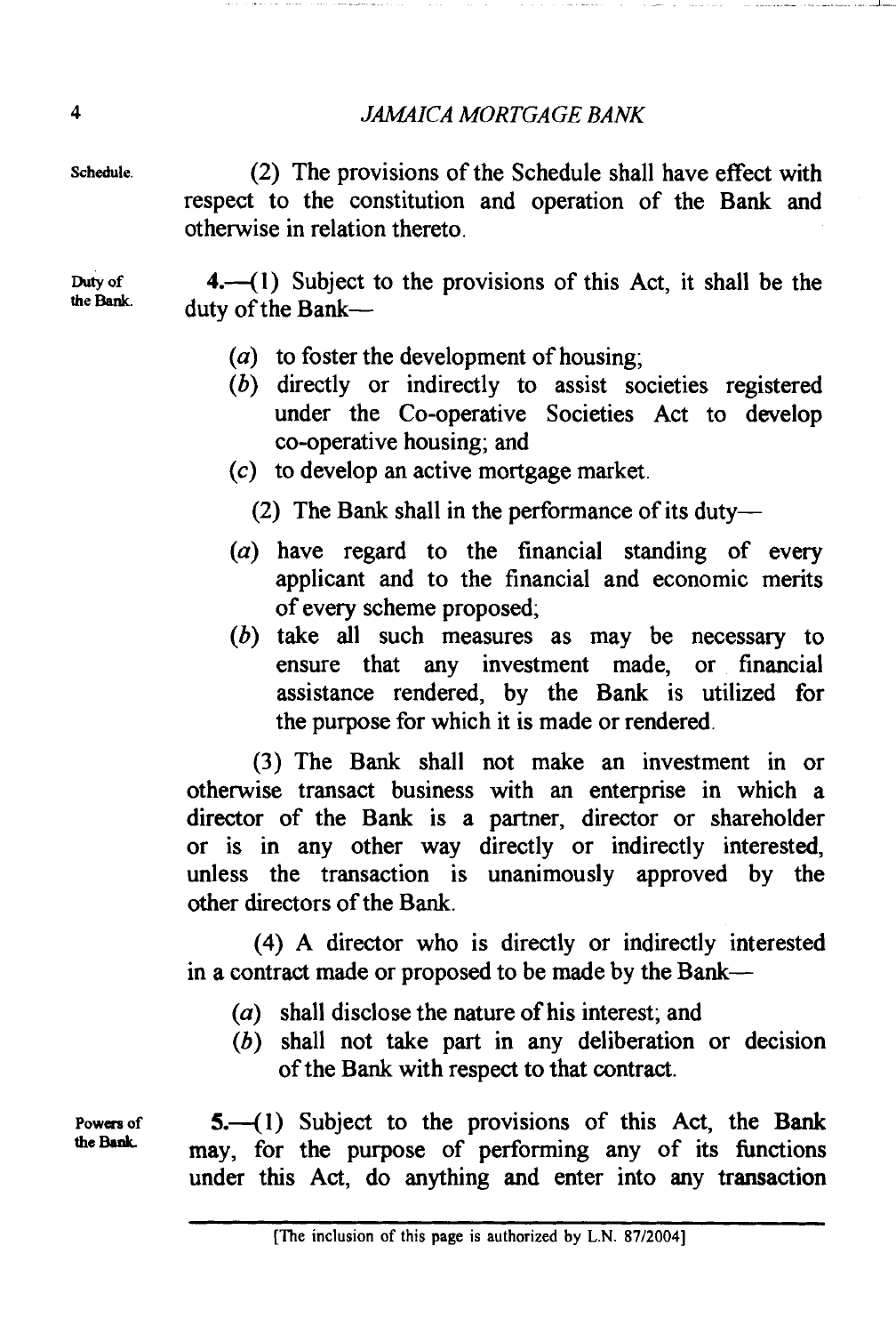which, in the opinion of the Bank, is necessary to ensure the proper performance of its functions.

(2) In particular and without prejudice to the generality of the provisions of subsection (1) the Bank may-

- (a) guarantee loans made from private investment sources for building development;
- *(b)* sell investments of whatever kind belonging to the Bank as and when appropriate;
- **(c)** lend money on security to be used for the construction of premises for private residential purposes or of a commercial or industrial nature;
- *(6)* lend money **on** mortgage and carry out any other transactions involving mortgages;
- *(e)* furnish financial advice and provide or assist in obtaining managerial, technical and administrative services for persons engaged in building development in Jamaica.

**6.** Transactions relating to the following divisions of the Divisions of the Bank. **Bank**, namely-

*(a)* the granting of mortgages by the Bank;

- *(b)* the buying and selling of mortgages;
- **(c)** mortgage insurance; and

(d) such other divisions as the Minister may require, shall be distinguished so far as possible and shall be recorded and dealt with separately in the annual accounts and reports of the Bank.

**7.**—(1) Subject to the provisions of this section, the capital of the **Pank Capital** of the **Pank Capital Computer Capital Computer Capital Computer Capital Computer Capital Computer Capital Comp the Bank.** authorized capital of the Bank shall be twenty million dollars divided into twenty million shares of the **par value**  *of* one dollar each.

**(2)** The Government of Jamaica may subscribe for the said twenty million dollar shares or such other amount as the Minister may from time to time determine at **par:** 

**<sup>[</sup>The** inclusion **of this page is authorized by L.N. 480/1973]**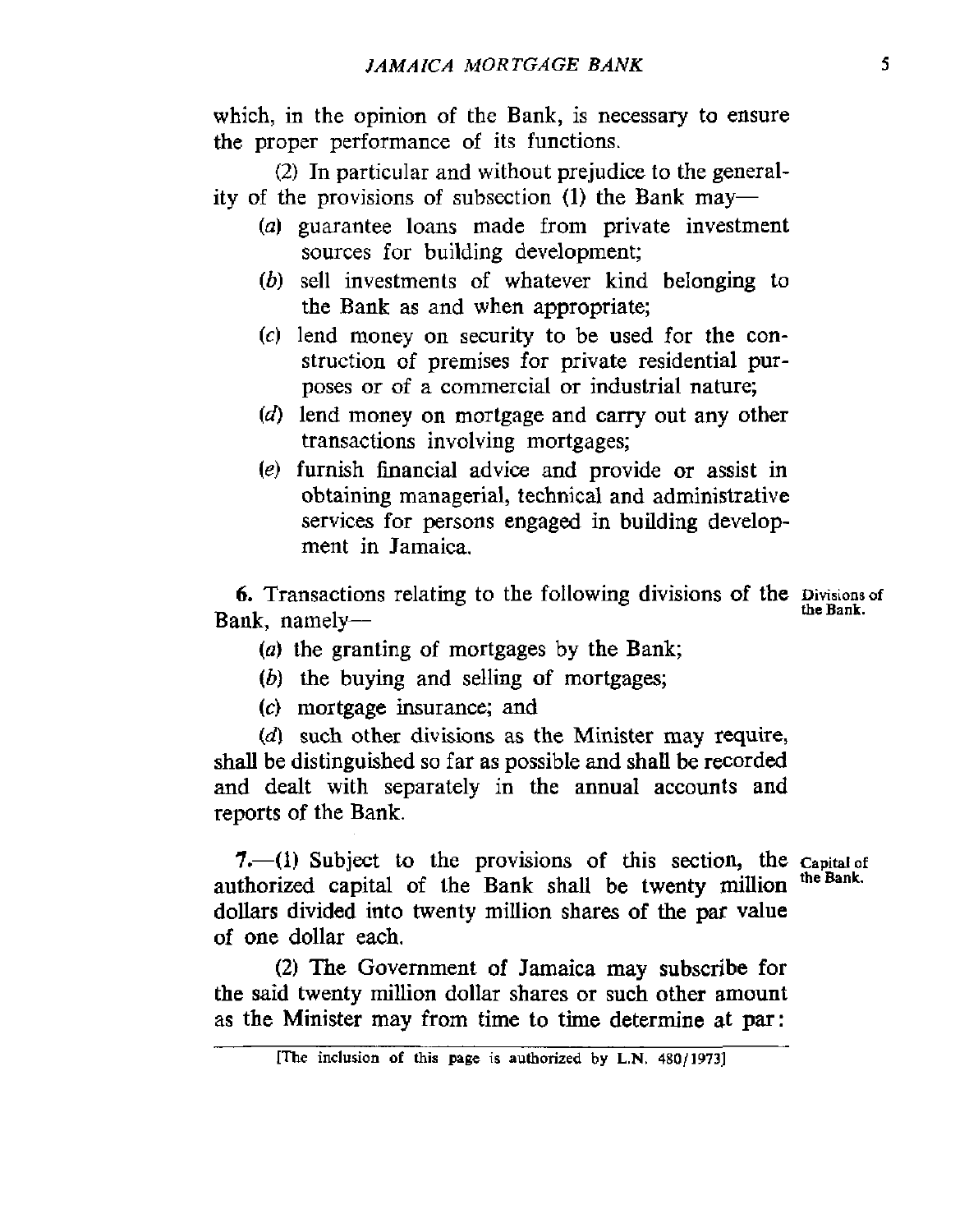Provided that any person may, subject to regulations made pursuant to section **21,** subscribe for and hold shares in the Bank.

*(3* The Bank may, from time to time, with the approval of the Minister, vary the amount of the authorized capital of the Bank.

Ministerial **8.**-(1) Subject to the provisions of this section, the Minister may, after consultation with the chairman, give the Board such directions of a general character as to the policy to be followed by the Bank in the exercise and performance of its functions as appear to the Minister to be necessary in the public interest, and the Board shall give effect to any such directions. **directions.** 

> (2) The Bank shall furnish the Minister with such returns, accounts and other information, **as** he may require with respect to the property and activities of the Bank, and shall afford to him facilities for verifying such information in such manner and at such times as he may reasonably require.

> **(3)** The power of the Minister to give directions to the Board shall include power to give directions, whether of a general character or otherwise, as to the exercise by the Bank of its borrowing powers.

**9.-(1)** Subject to the provisions of this Act, the Bank may borrow sums required by it for meeting **any** of its obligations or discharging any *of* its functions.

**(2)** The aggregate of the liabilities **of** the **Bank** outstanding at any one time, including direct liabilities such as bonds and debentures issued by the **Bank** and the **con**tingent liabilities **of** the **Bank in** the form of **guarantees**  given, shall not at any time without the prior approval of the Minister exceed seven times the aggregate amount of the paid-up capital and the reserve fund for which provision is made **in** section 13.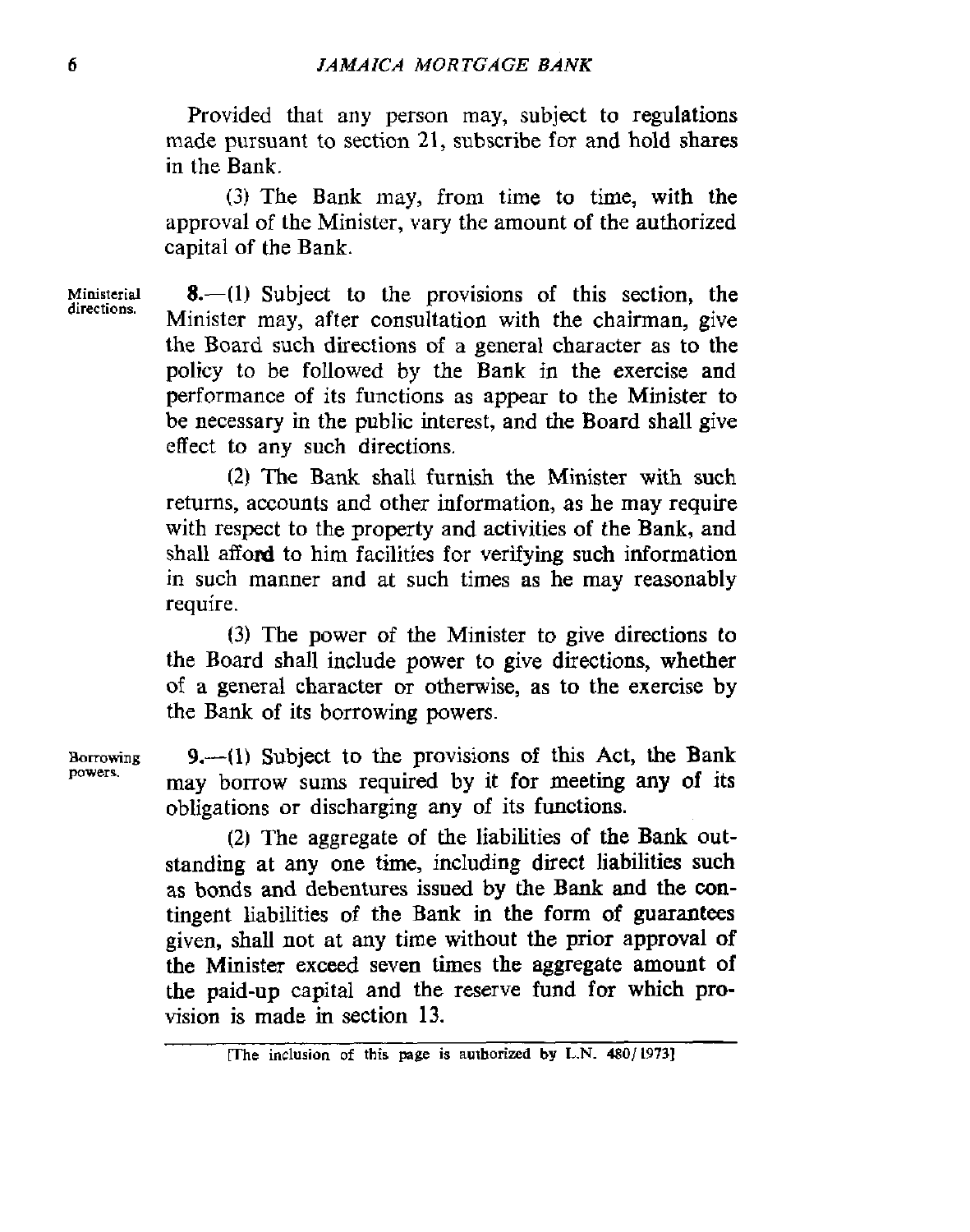10.41) With the approval of the House of Representa- **Guarantee**  tives the Minister may guarantee, in such manner and on  $\frac{dy}{dt}$  minister such conditions as he thinks fit the renormant of the <sup>ings.</sup> such conditions as he thinks fit, the repayment of the principal and the payment of interest on any authorized borrowings of the Bank.

**(2)** Where the Minister is satisfied that there has been default in the repayment of any principal moneys or the payment *of* interest guaranteed under the provisions of this section he shall direct the payment out of the Consolidated Fund of the amount in respect of which there has been such default and such payment shall be a charge on the Consolidated Fund.

**(3)** Where any loan is guaranteed under the provisions of **this** section the Minister may, by order published in the *Gazette,* provide that any **tax,** duty or fee payable under the Income **Tax** Act, or the Stamp Duty Act or the Registration of Titles Act or any other enactment shall be remitted where such remission is, in the opinion of the Minister, necessary to give effect to any term upon which, or any condition subject to which, such loan was so guaranteed.

**11.** The Bank shall make to the Accountant-General at Repayment  $\mathbf{r}$  is the set of and such times and in such manner as the Minister or other  $\frac{\text{of and}}{\text{interest on}}$ person designated by the Minister may direct payments of advances such amounts as may be so directed in or towards repay- **issuedto**  ment of advances made to the Bank by Government and **guarantee**. of any sums issued in fulfilment of any guarantee given under section 10, and payments of interest on what **is**  outstanding for the time being in respect of such advances and of any sums so issued at such rate as the Minister may direct **and** different rates of interest may be directed as respects different advances and sums and as respects interest for different periods.

**<sup>[</sup>The inclusion** *of* **this page is authorized by L.N.** *60/1976]*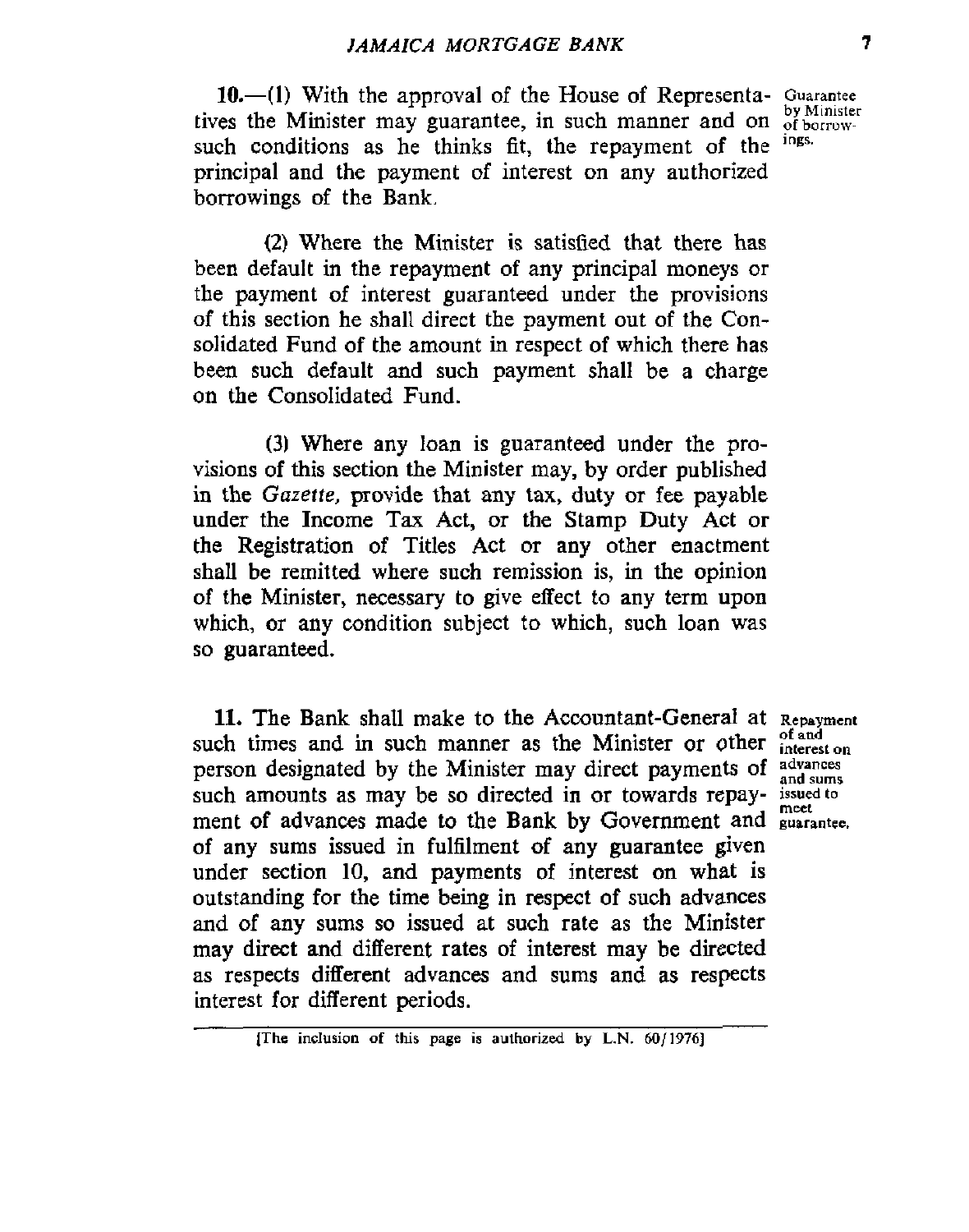Securities. **12.** The Bank-

- *(0)* may issue debentures or bonds for the purpose of exercising its borrowing powers under section 9;
- *(h)* shall establish a sinking fund for the redemption **of** debentures so created;
- **(c)** may postpone sinking fund contributions for such period or periods of time and subject to such conditions as may be approved by the Minister;
- (d) may make provision (whether or not by way of the setting up of a fund for the purpose) for meeting foreign exchange losses.

Reserve 13. The Bank shall set aside in each calendar year out of the net profits (if any) of the Bank a minimum of twenty-five *per centum* of **such** profits towards a reserve fund to meet contingencies and for such other purposes as the Bank may **think** fit until the total amount standing to the credit of such reserve fund shall amount to a sum equal to its paid-up capital.

Accounts **14.** --(1) The Bank shall keep proper accounts and other records in relation **to** its business and shall prepare annually a statement of accounts in a form satisfactory to the Minister, being a form which shall conform with established accounting principles.

> (2) The accounts and records shall **be** kept in such a manner as to secure the provision of separate information as respects each of the main divisions *of* the Bank, and to show as far as may be, the financial and operating results of each such division.

> **(3)** The accounts **of** the Bank shall be audited by an auditor or auditors appointed annually **by** the Bank and approved by the Minister.

**fund.** 

**and audit.** 

 $[The$  **inclusion** of **this** page is authorized by **L.N.**  $60/1976$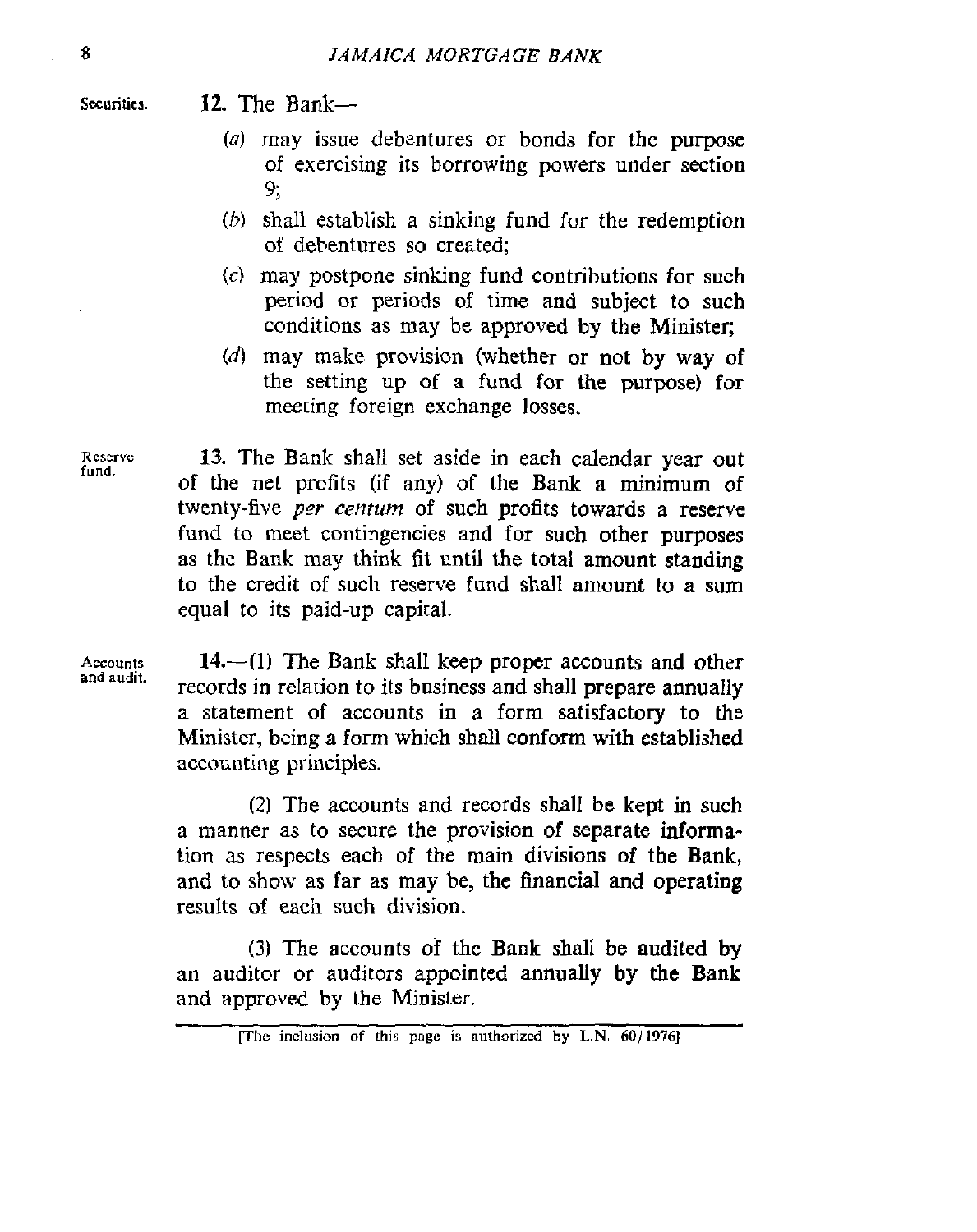**(4)** So soon as the accounts of the Bank have been audited, the Bank shall send the statement of its accounts referred to in subsection **(1)** to the Minister together with a copy of any report made by the auditors on that statement or on the accounts of the Bank.

**(5)** The auditors' fees and any expenses of the audit shall be paid by the Bank.

*(6)* The Auditor-General shall be entitled, on the direction of the Minister, at all reasonable times to examine the accounts and other records in relation to the business of the Bank.

**15.**—(1) The Bank shall, not later than two months after Annual <br> **a** and of each financial year or such later time as the figure the end of each financial year or such later time as the Minister may permit, cause to be made and transmitted to the Minister a report dealing generally with the activities of the Bank during the preceding financial year, and containing such information relating to the proceedings and policy of the Bank as can be made public without detriment to the interests of the Bank.

**(2)** The Minister shall cause a copy of the report together with the annual statement of accounts and the auditors' report thereon to be laid on the Table **of** the House of Representatives and **of** the Senate.

(3) Copies *of* the Bank's report together **with** the **annual** statement of accounts and the auditors' report on that statement or on the accounts of the Bank shall be published in such manner as the Minister may direct and shall be made available to the public **by** the Bank at a reasonable price.

**16.-(1)** The Bank may appoint and employ at such re- **General**  muneration and on such terms and conditions as it thinks **manager**. fit a general manager, a secretary and such officers, agents  $_{\text{stat}}^{\text{and other}}$ 

**me inclusion of this wge is authorized by L.N. 480/1973]**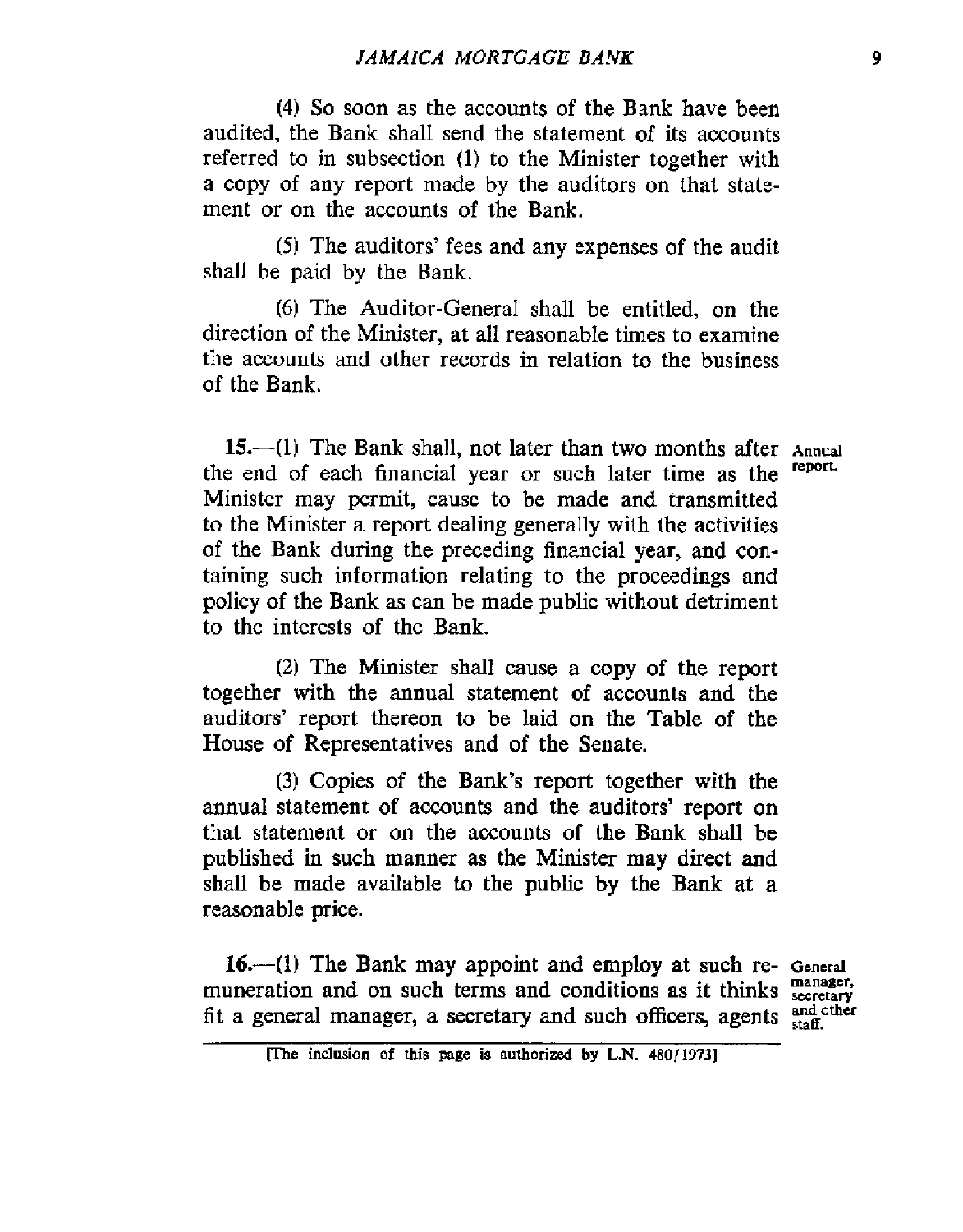and servants as it deems necessary for the proper carrying out of its functions under this Act:

Provided that-

- *(a)* no salary exceeding eight thousand dollars per annum shall be assigned to any post without the prior approval of the Minister;
- *(b)* subject to any regulation made pursuant to section **21,** no provision shall be made for the payment of any pension, gratuity or other retiring benefit to any employee of the Bank without the prior approval of the Minister.

(2) The Governor-General may, subject to such conditions as he may impose, approve of the appointment **of any** public officer in the service of the Government to any office with the Bank and any public officer **so** appointed **shall,** in relation to pension, gratuity or other allowance, and in relation to other rights as a public officer, be treated as continuing in the service of the Government.

**Power to 17.**-(1) Subject to the provisions of this Act, the Bank may delegate to any director, employee or agent **of** the Bank the power to carry **out** on behalf of the Bank such function as the Bank may determine.

> **(2)** Every delegation under this section shall be revocable by the Bank **and** no delegation shall prevent the exercise by the Bank of any function delegated.

**Enforce**securities. **ment of** 

**delegate.** 

**18.** Where any property mortgaged as security for **a** loan under the provisions of this Act is acquired by the Bank, the Bank may either manage **and** hold such property or *carry* on **any** business with or in relation to such property or sell or otherwise dispose of it as it may deem fit.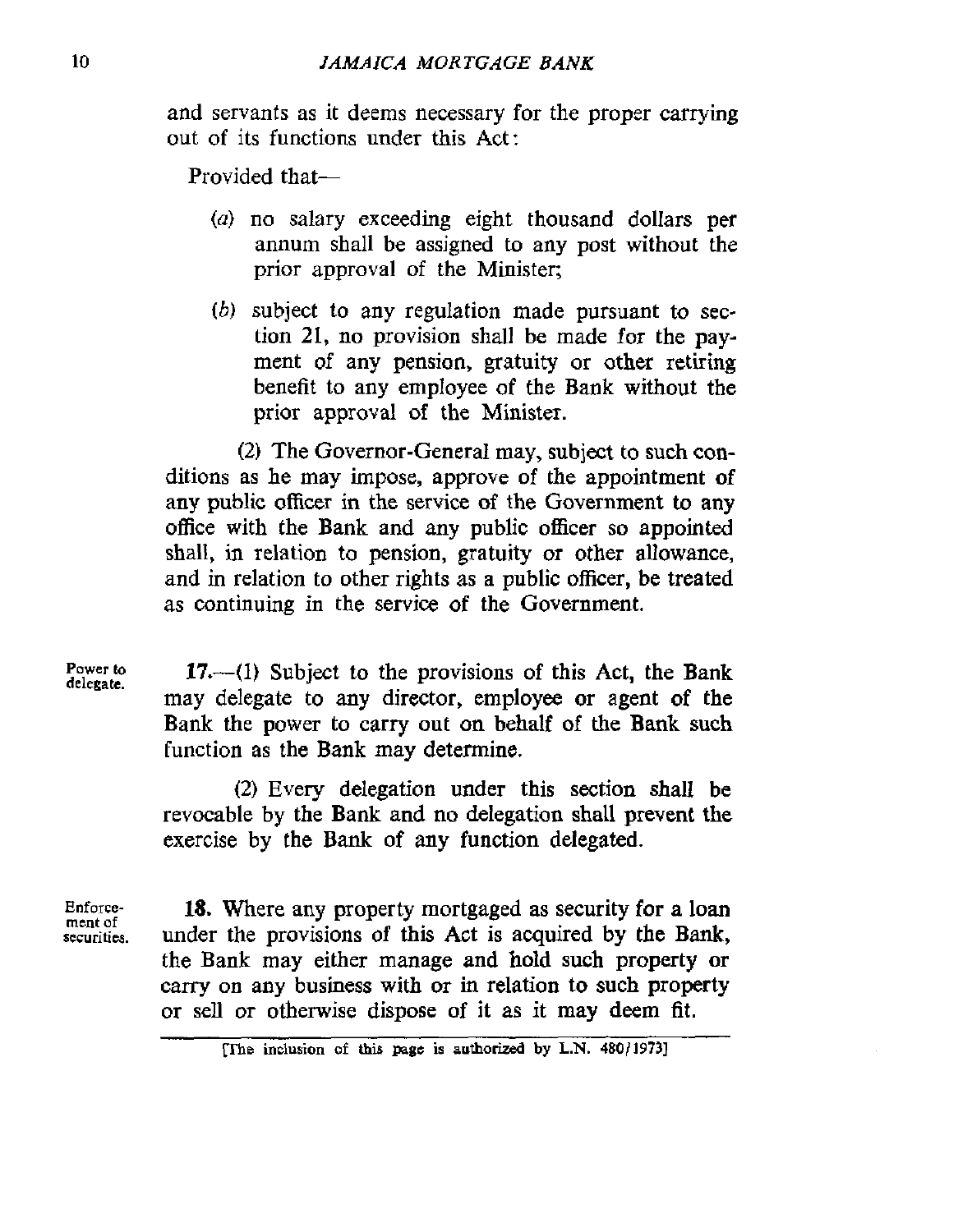**19.**-(1) Notwithstanding that a loan granted or guaran- Powerto teed by the Bank may not have been secured by a mortgage <sup>appoint a</sup> receiver. within the meaning of the Conveyancing Act, the Bank etc. may, if a borrower defaults in respect of a loan granted or guaranteed by the Bank, appoint a receiver in respect of the business in connection with which the loan was granted or guaranteed. and a receiver so appointed shall have the same powers *mutatis mutandis* as a receiver appointed pursuant to the power conferred on a mortgagee by paragraph  $(d)$  of subsection (1) of section 22 of the Conveyancing Act.

(2) A person appointed by the Bank to be a receiver pursuant either to the power conferred on a mortgagee by paragraph  $(d)$  of subsection  $(1)$  of section 22 of the Conveyancing Act or to the power conferred on the Bank by subsection **(1)** of this section shall, if the Bank so appoints, be also the manager of the business in respect of which the loan was granted or guaranteed and the effect of such an appointment shall be the same as if the person so appointed had been appointed by the Court to be the receiver and manager of such business.

(3) No person appointed by the Bank to be a receiver or a receiver and manager shall be deemed to be an officer of the Court.

20. The Bank may act generally as agent for the Govern- **Power of** ment where it can do so appropriately and consistently  $\frac{\text{Bank to act}}{\text{as agent for}}$ with its functions under this Act. **In the Covern-**

**monl.** 

**make** 

**21.** The Minister may make regulations—

 $(a)$  in relation to the grant of pensions, gratuities and regulations. other benefits to employees of the Bank and their dependants, and to the dependants or estate of deceased employees of the Bank;

 $\mathbf{H}$ 

[Thc **inclusion** of this pagc **is** authorized **by** I..N. **87120041**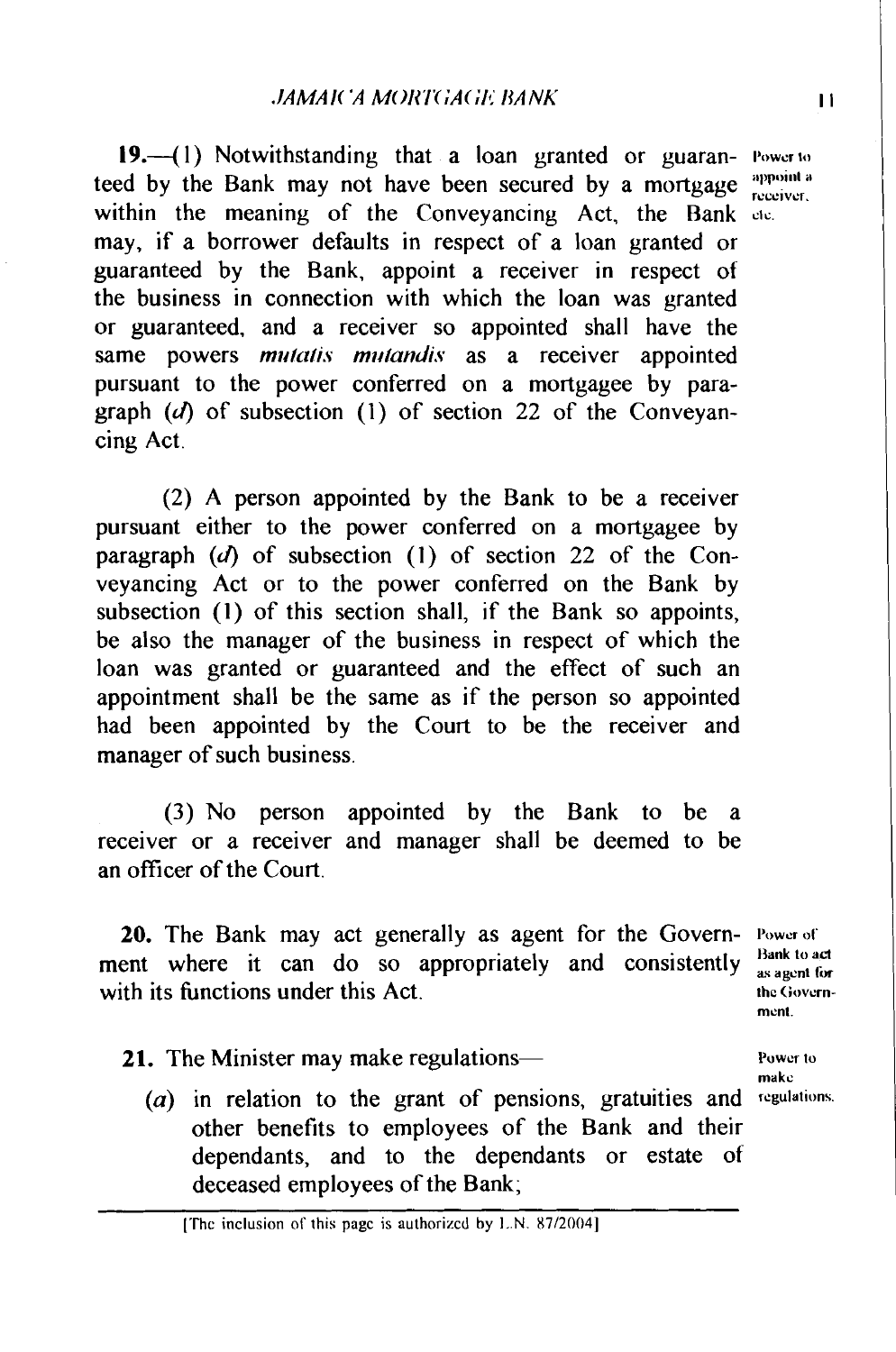- $(b)$  regulating the acquisition and holding of shares in the Bank by persons and the rights of such persons including, but without prejudice to the generality of the foregoing, such matters as the keeping of registers of shareholders, the procedure for calls, forfeiture and surrender of shares in thc event of default of payment, the transfer of shares, the capitalization of surpluses, the declaration -nd payment of dividends, the holding of meetings, proceedings at such meetings and voting rights, and
- (c) generally for the better carrying out of the objects and purposes of this Act.
- **Transitional.** 22. Upon a day to be appointed by the Minister by order made with the consent of the Jamaica Mortgage Bank Limited (a company incorporated under the Companies Act) all such assets and liabilities of that company as may be specified in the order shall, by virtue of this section and without further assurance, be transferred to and vested in the Bank.

**Transfer of 23.** Every person employed by the said Jamaica Mort**employees of Jamaica** gage Bank Limited immediately prior to the 15th day of Mortgage June, 1973, shall, with effect from that date, be deemed to Bank Limited. be transferred to the Bank on the same terms and conditions as those on which he was employed immediately prior to that date.

24. [Deleted by Act *28* of *2003, S.* **2.1**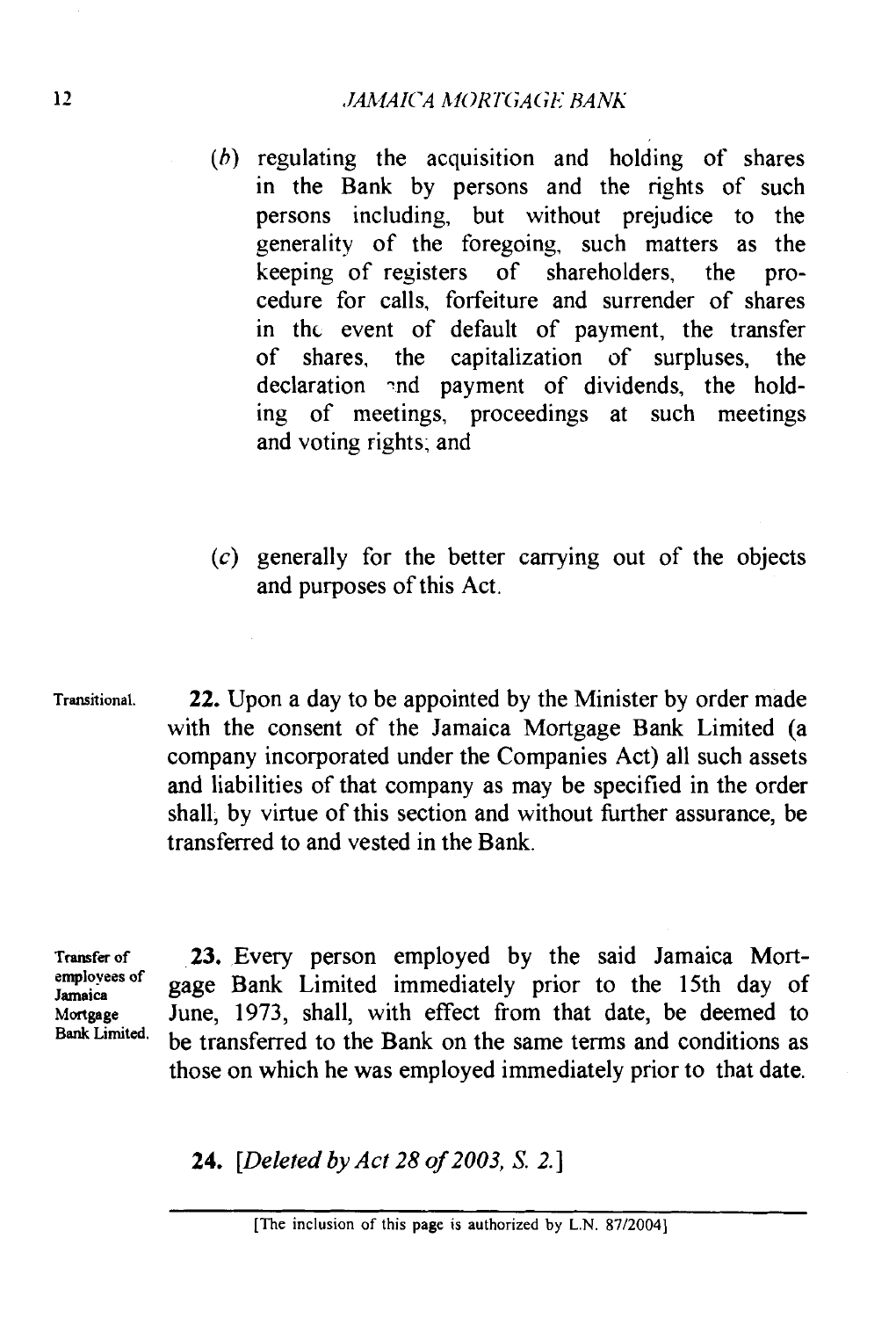under<br>Mortgage

Functions 25. From and after the 15th day of June, 1973, the functions of under the Jamaica Development Bank in relation to the Mortgage<br>
Insurance Act Shall be carried out by the Bank: and references **Insurance Act Insurance Act**, shall be carried out by the Bank; and references to be carried in that Act to the Development Einence Composition shall to be carried in that Act to the Development Finance Corporation shall Bank. (notwithstanding section 24 of the Jamaica Development Bank Act) be deemed to be references to the Bank.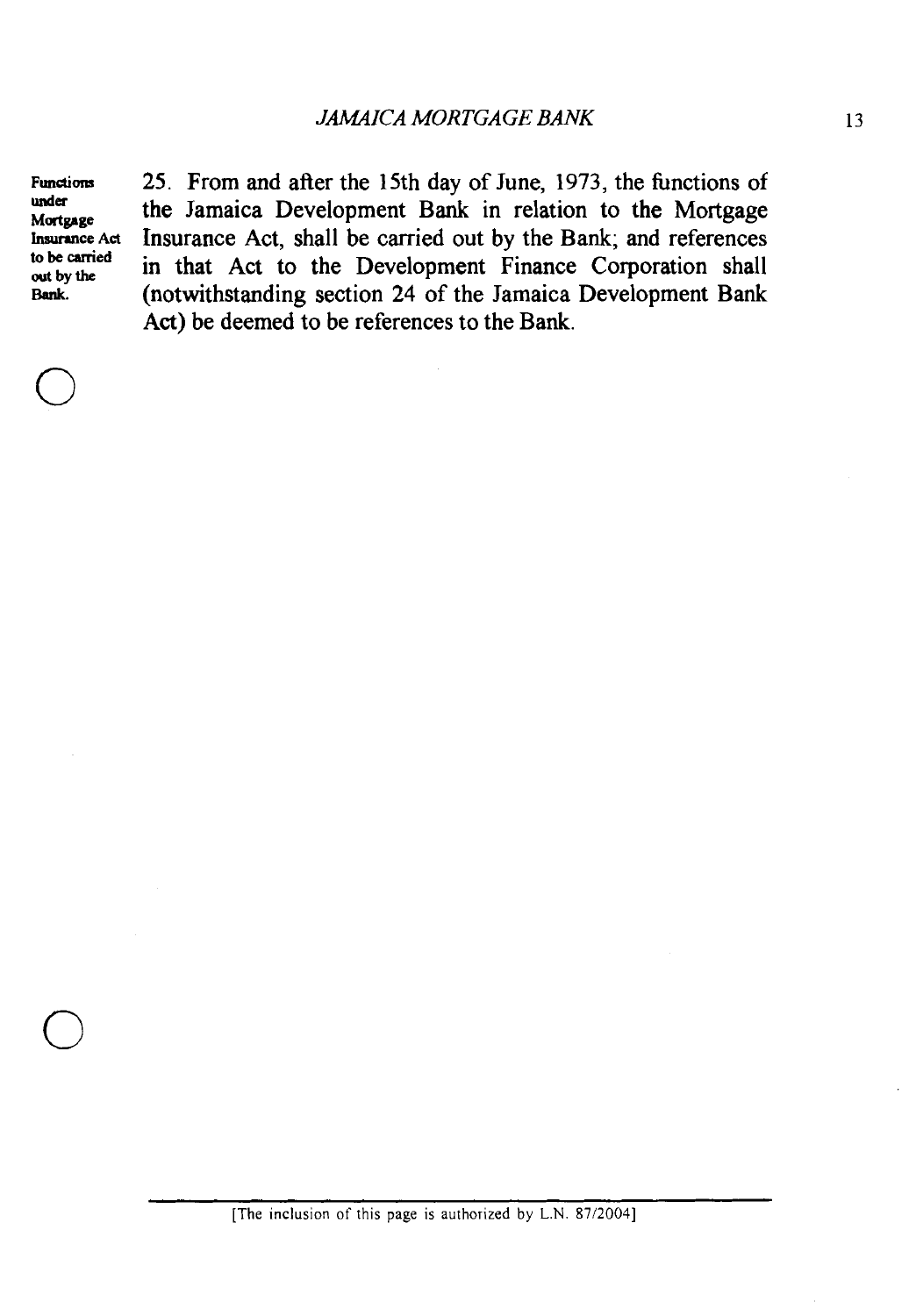**Board of Directors. Temporary appointments. Chairman. 'rmure of office. Resignation Renio\al of director. Members** of **House of' Representati\ cs and Senate**  excluded. SCHEDULE (Section 3(2)) 1.-(1) There shall be a Board of Directors of the Bank which, subject to the provisions of this Act. shall be responsible for the policy and the general admimstration of the affairs of the Bank. (2) The Board shall consist of not less than five nor more than seven directors appointed by instrument in writing by the Minister from persous appearing to the Minister to have ability and experience in matters relating to housing. industry. commerce. finance. economics. engineering. accountancy or law. 2. The Minister may appoint any person to act temporarily in the place of any director of the Bank in the case of the absence or inability to act of such director.  $3.(-1)$  The Minister shall appoint one of the directors to be the chairman thereof. (2) The Minister shall appoint one of the directors to be the deputy chairman thereof. (3) In the case of the absence or inability to act of the chairman. the deputy chairman shall exercise the functions of the chairman. (4) In the case of the absence or inability to act at any meeting of both the chairman and the deputy chairman the remaining directors shall elect one of their number to act as chairman of that meeting. 4. Subject to the provisions of this Schedule. a director of the Bank shall hold office for such period not being less than three years nor more than five vears as shall be specified in the instrument appointing him and shall be eligible for reappointment upon the expiration of his period of office.  $5.-(1)$  Any director of the Bank other than the chairman may at any time resign his office by instrument in writing addressed to the Minister and transmitted through the chairman and from the date of the receipt by the Minister of such instrument such director shall cease to be a director of the Bank. (2) The chairman may at any time resign his office by instrument in writing addressed to the Minister and such resignation shall take effect as from the date of the receipt of such instrument by the Minister. 6 The Minister may at any time revoke the appointment of any director if he considers it expedient so to do and shall revoke the appointment of any director if a unanimous vote to that effect is passed by resolution of the other directors. 7. No person who is a member of the House of Representatives or the Senate shall be appointed a director of the Bank. [The inclusion of this page is authorized by L.N. 87/2004]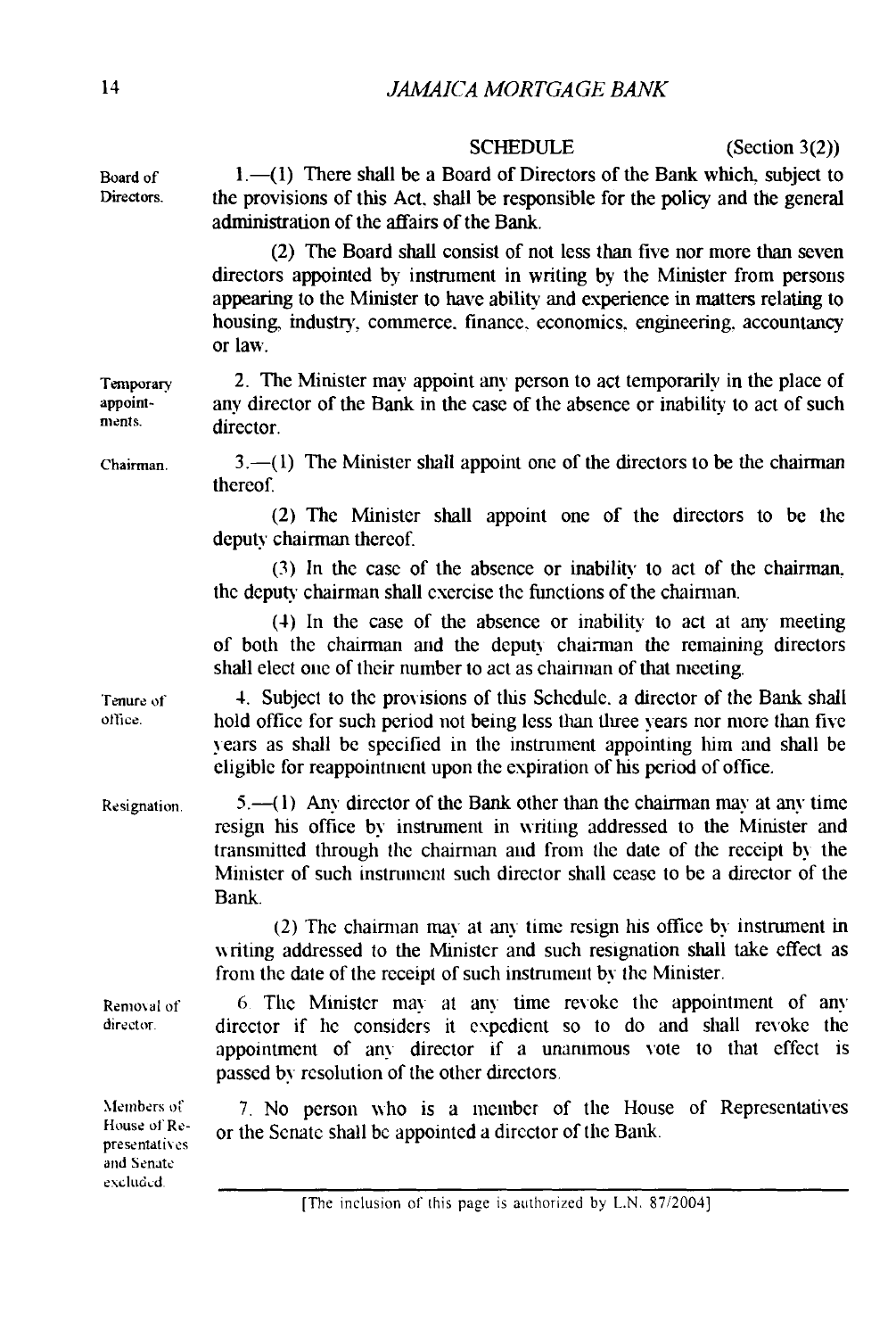8. The names of all directori of the Bank as Grst constituted and **Publication**  every change in the composition thereof shall be published in the **of composi-**<br>Gazette.

9.—(1) The seal of the Bank shall be authenticated by the signatures Authenticaof the chairman or one director of the Bank authorized to act in that **tion** of seal **behalf** and the secretary. **and the Secretary. here** is a secretary and the secretary.

(2) All documents. other than those required by law to be under seal, made by, and all decisions of, the Board may he signified under the hand of the chairman or any **director** authorized to act in that behalf or the secretary.

or expedient for the transaction of business, and such meetings shall **and**  be held at such places and times and on such days as the Board shall determine. 10.—(1) The Board shall meet at such times as may be necessary **Procedure** 

(2) The chairman may at any time call a **special** meeting of the Board and shall call a special meeting to be held within seven days of a written request for that purpose addressed to him by any two directors of the Bank.

(3) The chairman **or.** in the case of the absence or inability to act *of* the chairman, the deputy chairman or the person elected to act as chairman, in accordance with the provisions of subparagraph **(4)** of paragraph 3 shaU preside at the meetings of the Board, and when **so** presiding the chairman, deputy chairman or the person elected as aforesaid to **act** as chairman, as the case may **be.** sball have an original and **a** casting vote.

**(4)** The quorum **of** the Board shall be three including the chairman or the deputy chairman or the person elected to **act** as chairman as aforesaid.

*(5)* Subject to the provisions of this Schedule the Board may regulate their own proceedings.

(6) The validity of any proceedings of the Board shall not he affected by any vacancy amongst the **directors** of the Bank or by any defect in the appointment **of** a director thereof.

Bank such remuneration, if any (whether by way of salaries or tra- **tionof**  velling or other allowances) as the Minister may determine. 11. There shall be paid to the chairman and other directors of the **Remunera**directors.

moneys and other property as may lawfully be paid to, or become resources vested in, the Bank in respect of any matter incidental to its functions. 12. The funds and resources of the Bank shall consist of such **Funds** and

13. Notwithstanding anything to the *contrary* no act done or proceed- **Protcctim**  ing taken under this Act **by** the **Bank** shall be questioned **on** the **ofBank.**  ground of any omission. defect or irregularity not affecting the merits of the case.

,m)~ **inclusion** *ot'* **this page.ia autboripsd by LN. 48Of19731** 

Bank.